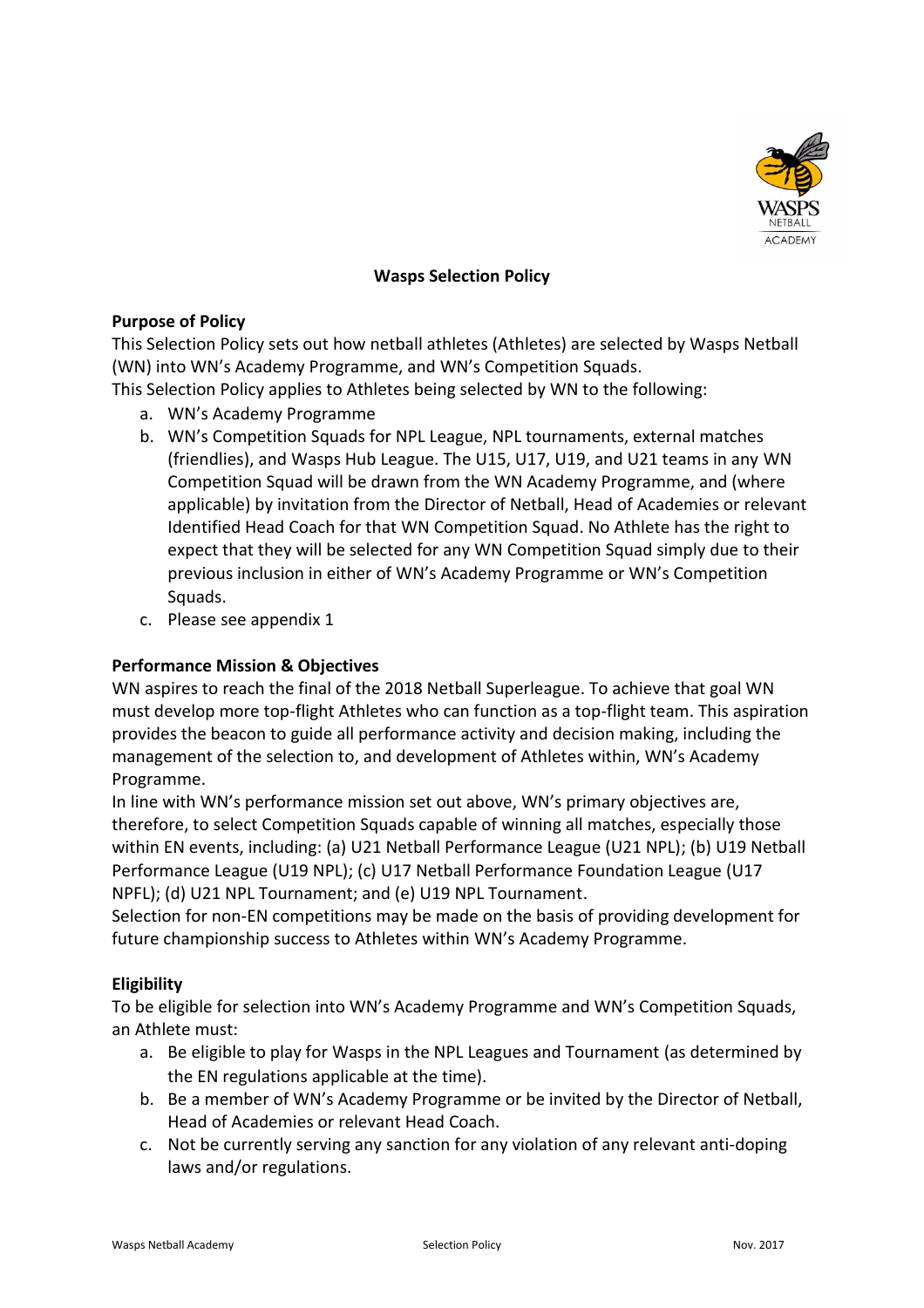# **Selection Principles**

A selection panel will be established by WN for selecting Athletes into:

- WN's Academy Programme
- Athletes into WN's Competition Squads

The Membership of Selection Panels is set out in the section below. Each Selection Panel will apply the following principles in the course of carrying out any Selection Process

- a. This Selection Policy employs an open, transparent and equitable process that gives all Athletes a fair chance to challenge for selection.
- b. Selection will be based on merit and the need to achieve the objectives of WN set out in the Performance Mission and Objectives section above.
- c. No Athlete has the right or expectation to on-going selection for WN's Academy Programme or any of WN's Competition Squads, at any time.
- d. Each Selection Panel has the right to determine, at its sole discretion, when it will reselect Athletes into WN's Academy Programme or any of WN's Competition Squad.
- e. Athletes will be subject to de-selection if they breach any relevant WN policies or regulations.
- f. The relevant Head Coach under the Membership of Selection Panels section below has the right to invite Athletes from outside WN's Academy Programme to be observed and considered by the Selection Panel for inclusion in Competition Squads – see paragraph (c) of both the Purpose & scope of policy and Eligibility sections above.
- g. In selecting for a team sport, regard will be made to the combinations of Athletes in WN's Academy Programme or WN's Competition Squads, the balance of any Competition Squad and the ability of Athletes to play in more than one position, alongside each Athlete's individual skill level.

## **Selection Process**

- a. Athlete performance at Designated Selection Events (as set out in the Designated Selection Event(s) section below) will be observed, live or via DVD/HUDL, and assessed independently and against the selection criteria set out.
- b. Following completion of all the Designated Selection Events, the relevant Head Coach will consult with the WN coaching team, and take into account any relevant input from WN's performance sports science and medical team deemed necessary to make informed Athlete nominations for selection
- d. The Nominated Athletes will be those that, in the expert opinion of the Director of Netball, Head of Academies and/or relevant Coach are most able to achieve the objectives of WN set out in the Performance Mission and Objectives section above.
- e. The relevant Head Coach will meet with the relevant Selection Panel to discuss the Nominated Athletes and provide the opportunity for the members of the relevant Selection Panel to check and challenge and ensure Athlete selection decisions are evidence based taking into account the selection criteria
- f. Any individual Athlete's inclusion in WN's Academy Programme or any of WN's Competition Squads is decided on a majority vote by all members of the relevant Selection Panel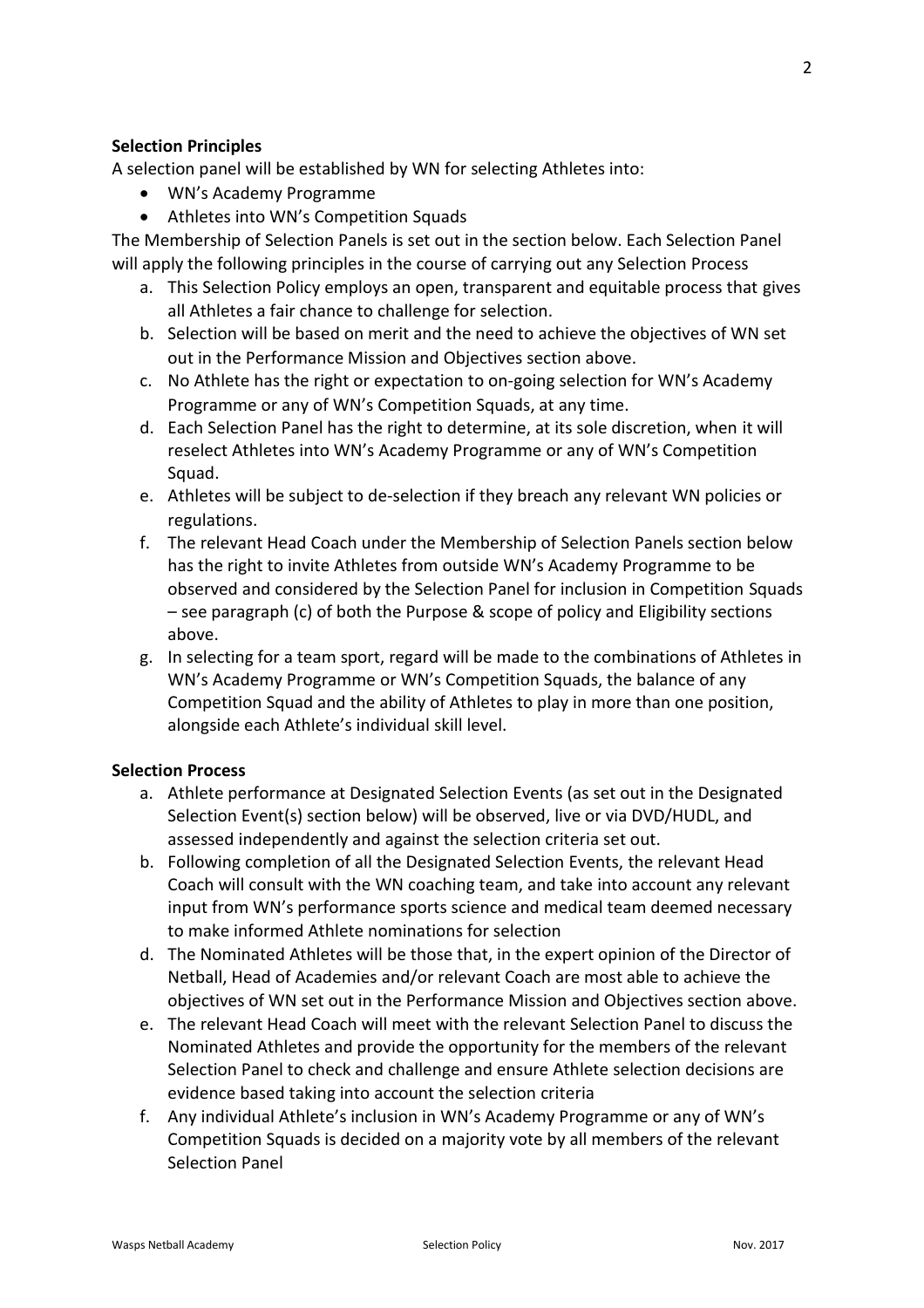### **The Selectors**

- a. All Selectors, including the Chairs, will be appointed based upon competency for the role, with an annual review. This may link and overlap with the roles Director of Netball, Head of Academies, and the relevant Head Coach.
- b. Selection Panel members will be appointed by WN's Director of Netball.
- c. All Selection Panel members, through the Chair of Selectors, are accountable to WN's Director of Netball and ultimately WN's Board for ensuring that this Selection Policy and all associated procedures are applied in a fair and appropriate manner.

## **Appeals**

Appeals can only be submitted by a non-selected (or de-selected) Athlete on the grounds that:

- a. The selection process outlined in the Selection Process section above (or deselection process outlined in the Injury & Replacement section below) has not been adhered to; or
- b. The selection (or de-selection) process adopted for that Athlete failed to take into account relevant information which was available at the time, which the relevant Selection Panel under the Membership of Selection Panels section below did not consider.

An Athlete may request an appeal on either of the grounds listed in this section above by submitting a written request to the WN Director of Netball. Any appeal shall be made within two working days of the Squad announcement. At the time of lodging an appeal request, an appealing Athlete will be required to pay a deposit of £200 to WN. Should the appealing Athlete's appeal be successful, the deposit will be re-paid in full to the appealing Athlete. Appeals should be made following the "Wasps Netball: Appeals Process" attached.

### **Announcement & Notice**

WN Academy Programme:

- a. Athletes invited in will ordinarily be notified of selection within 3 working days of the relevant Selection Panel meeting.
- b. Announcements may be posted on the WN social media channels after this date Competition Squads for NPL, NPFL matches, tournaments and other events:
	- a. Notification to Athletes will ordinarily be announced and may be posted on the WN social media channels within 48 hours of the relevant Selection Panel meeting

Athletes selected to WN's Academy Programme or any of WN's Competition Squads agree not to make any announcement to the media or public in any form (including personal websites or social media sites) regarding their selection until after WN have announced selection decisions to the public, or given expressed permission to do so.

#### **Injury & Replacement**

An Athlete may be removed from WN's Academy Programme or any of WN's Competition Squads in the event of:

- a. non-compliance in training,
- b. a breach of responsibility
- c. a violation of the codes of behaviour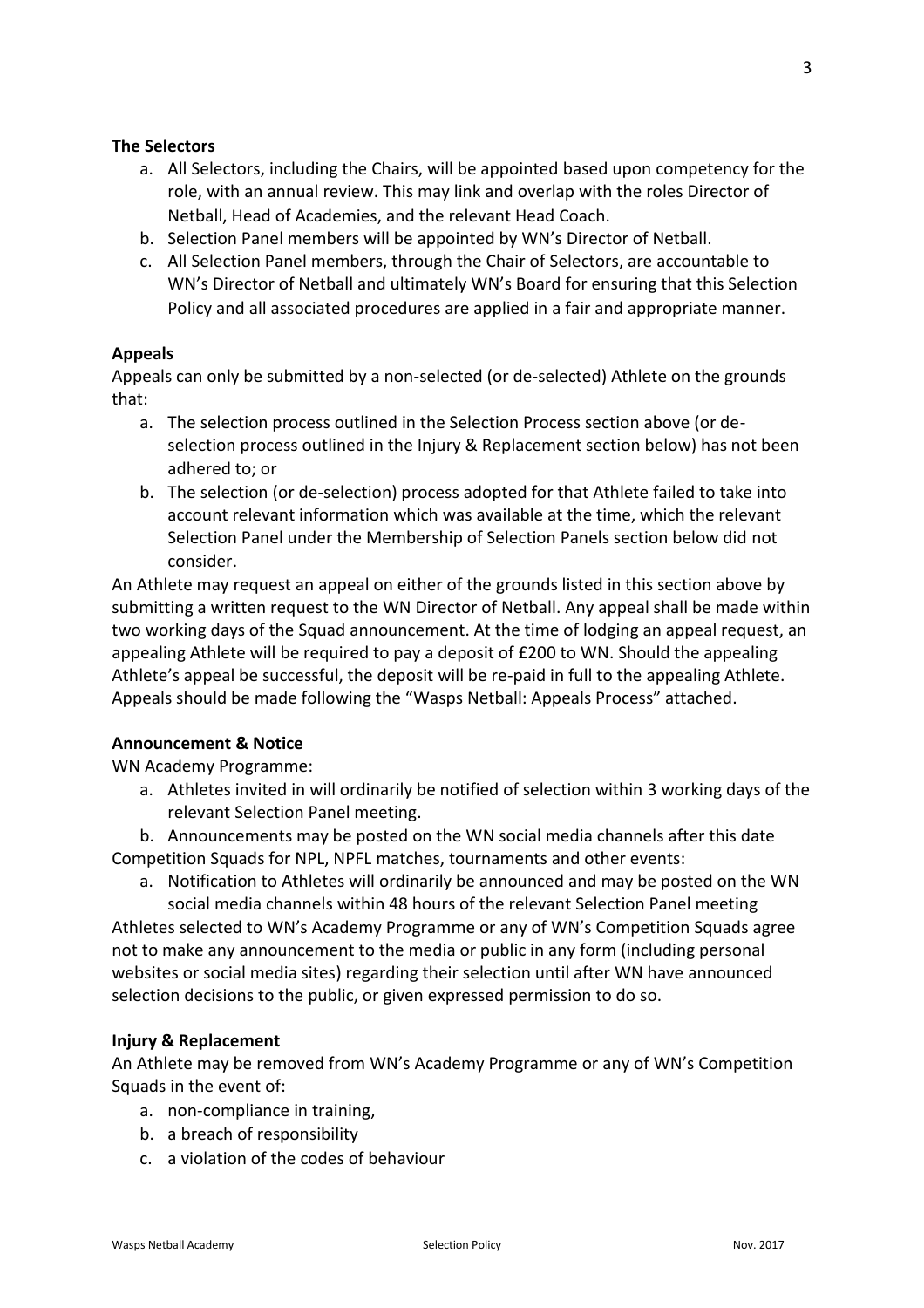At any stage following the selection announcement to WN's Competition Squads and prior to the relevant competition an athlete may be recommended for de-selection by WN's Director of Netball, Head of Academies, and/or the relevant Head Coach (under the Membership of Selection Panels section) due to:

a. failure to reach WN's performance expectations in training or competition

b. an inability to compete to the best of her ability due to an injury and/or illness Prior to removal, the Athlete in question or her appointed representative will be presented with the opportunity to attend a removal interview with WN's Director of Netball, Head of Academies and/or relevant Head Coach and, where possible, one other independent person. Written justification must be provided for all removals. Decisions on these matters are open to appeal under the appeals process set out in the Appeals section above and the "Wasps Netball: Appeals Process" attached.

Once Athlete selections have been confirmed, all selected Athletes (including the reserve(s)) must agree not to withhold any information on training fitness, injury status or illness that could affect training or competition at any time until the point of the relevant competition. All elected Athletes must declare any medications they are taking, in particular the use of any restricted medications, and submit these to the relevant Head Coach, Physiotherapist, and/or primary carer set out in this Selection Policy below for medical approval.

#### **Assessment of inability to compete to best of ability**

At any stage following the selection announcement and prior to the relevant competition, should there be any doubt over ability of a selected Athlete to compete to the best of her ability due to an injury and/or illness, the following procedure will be adhered to:

- a. The athlete will be referred to a designated Medical Officer (as set out in this Selection Policy below) to undergo a medical examination to determine her fitness to participate, which at this stage will be determined based on an assessment of whether or not the injury and/or illness is such that the Athlete is physically unable to compete or is a risk of causing medical harm to herself, or endangering other competitors, officials or spectators.
- b. If the Athlete passes the medical examination carried out by the Medical Officer (as set out in this Selection Policy below) and/or WN has concerns over whether or not the Athlete is able to compete to the best of her ability due to an underlying injury and/or illness the Athlete will be required to undertake WN's designated 'Fitness Test'.
- c. The Athlete will complete the 'Fitness Test' under 'controlled competition conditions'.
- d. In the event that an Athlete fails to complete the 'Fitness Test' to the required standard, WN's Director of Netball, Heady of Academy, and/or relevant Head Coach may recommend that the selected Athlete be de-selected and replaced with the reserve. The decision is open to appeal under the appeals process set out in the Appeals section above and the "Wasps Netball: Appeals Process" attached.

### **Selection Criteria**

Whenever selecting Athletes for WN's Academy Programme or any of WN's Competition Squads, the relevant Selection Panel (under the Membership of Selection Panels section below) shall apply the What It Takes To Win (WITTW) principles. A grading of 1-4 will be applied when selecting against any and all such selection criteria, with 1 being the highest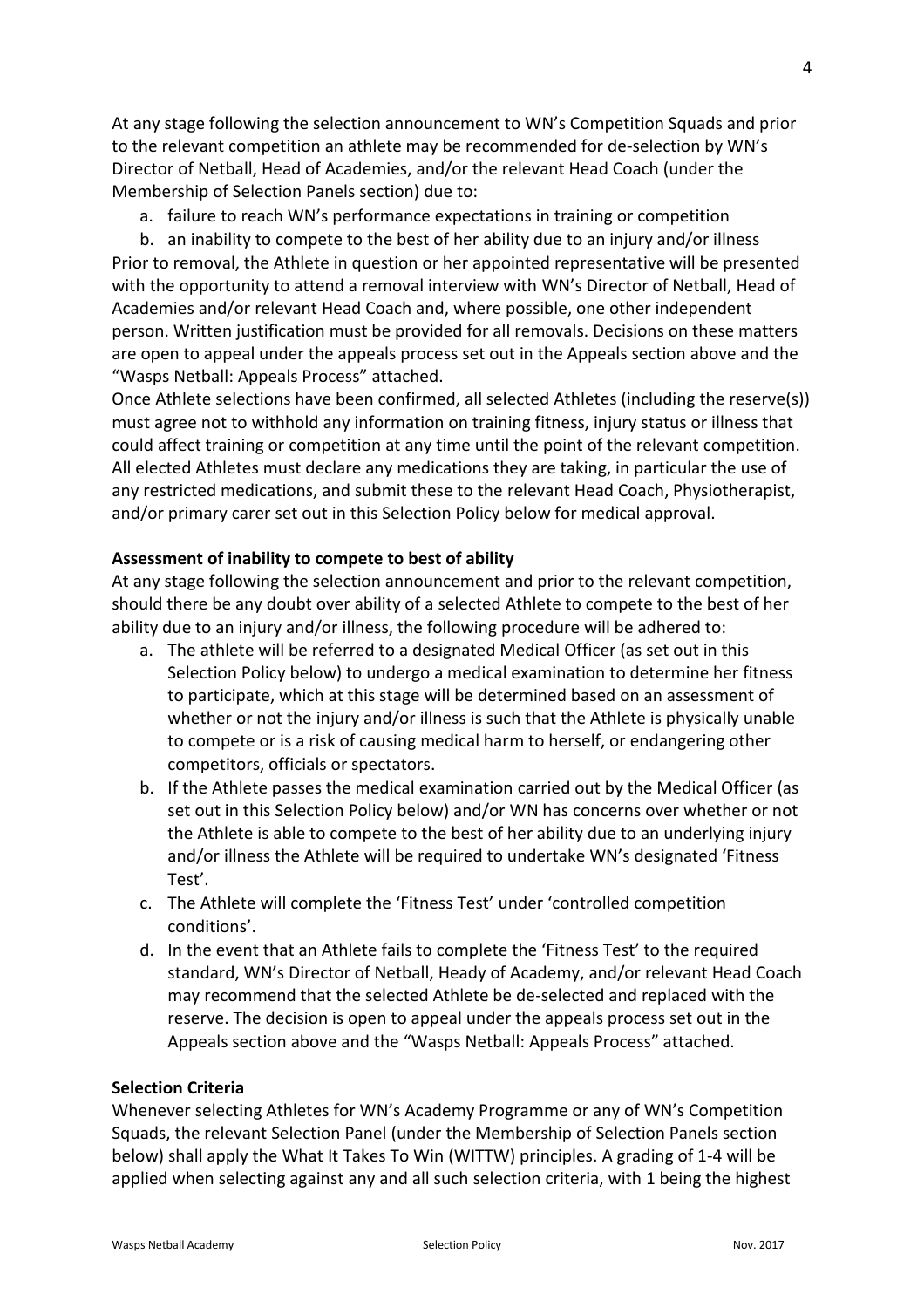grading. The panel will also consider 'other factors' listed below within their final selection decisions.

# **Other factors considered**

Other factors considered will include:

- a. Coachability: understands expectations, can apply learning and make changes
- b. Demonstrates 'team' qualities and 'fit' within the team
- c. State of fitness, health and wellbeing
- d. Positional balance within team
- e. Succession planning
- f. Number of fixtures on the annual calendar
- g. Current form or performance of existing team members
- h. Balance of experience and youth
- i. Nature of the competition the team is being selected for
- j. Whether an Athlete's performance and/or contribution has been affected by extenuating circumstances such as illness, injury, bereavement, parental leave, work/study commitments or similar which have temporarily compromised their form and/or recent contribution.

Consideration may also be given to any other such factors that the Selection Panel considers in its sole discretion to be relevant and appropriate to the overall assessment of a particular player.

## **Membership of Selection Panels**

WN Academy Programme and Competition Squads

- Director of Netball, or their delegate drawn from the Senior Coaching Team (one vote)
- Academy Head Coach (one vote)
- Relevant Head Coach (one vote)
- Chair of Selectors. If Chair is also represented under one of the roles above only one vote is permitted (one vote)

#### **Review Process**

WN's Head of Academies will review this Selection Policy on an annual basis in consultation with WN's Director of Netball and WN's coaching team. Proposed changes to this Selection Policy must be approved by Director of Netball. Any amendments to this Selection Policy must be given in writing to the Athletes, Head Coaches and other Selection Panel members and other key stakeholders. This Selection Policy (including any final variations or amendments) will be made available to all Athletes on request.

## **Confidentiality**

All those involved in the nomination and selection process must keep confidential and not disclose any information regarding any aspect of the process and/or any nominated or selected Athlete, unless authorised by WN.

#### **General**

Insofar as is permitted by law, Wasps Netball and its authorised agents do not accept liability for any loss or damage occurring as a result of the selection process. This shall not